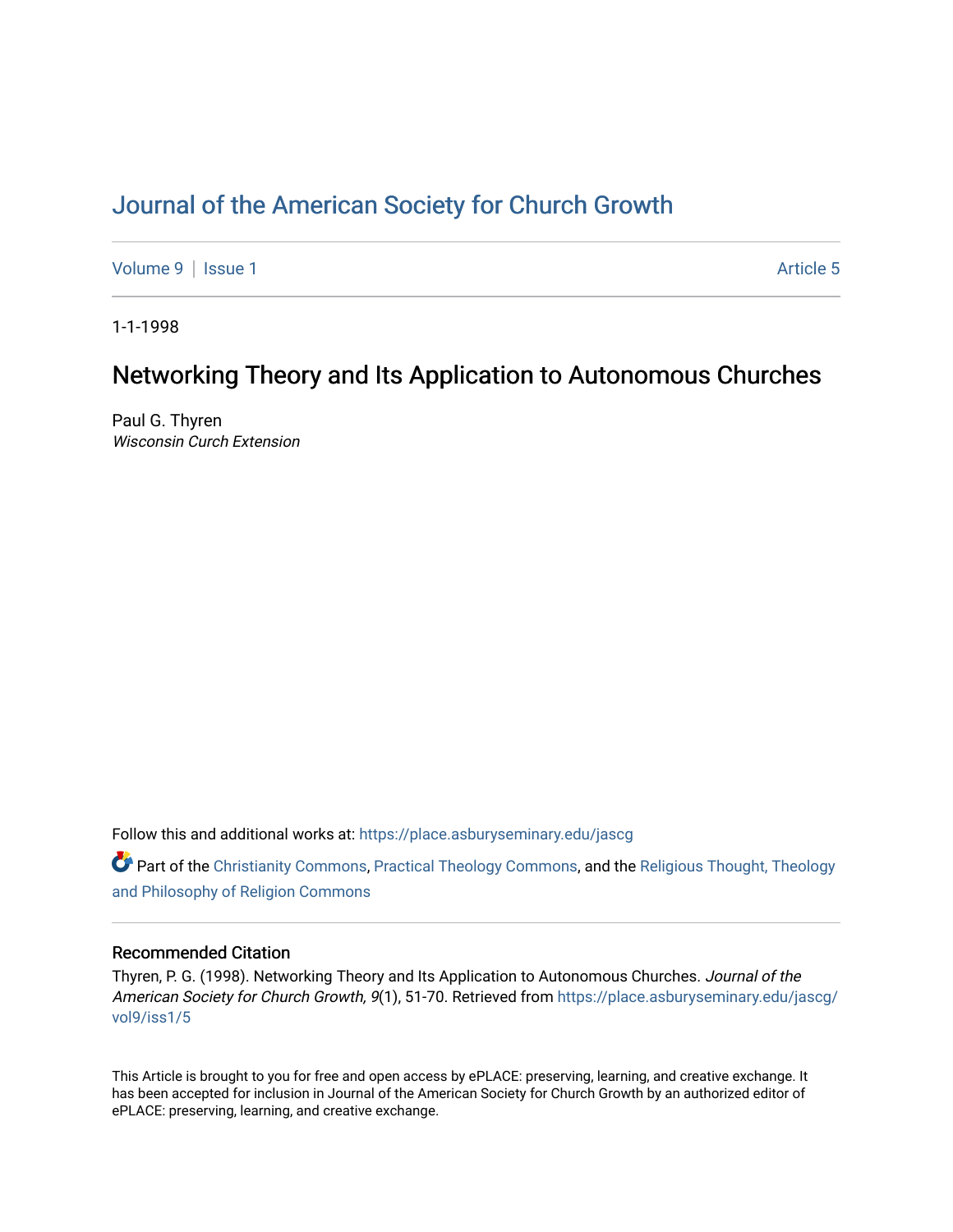# Networking Theory and Its Application to Autonomous Churches

# Paul G. Thyren

#### Introduction

The inherent weaknesses of independent churches can be generally overcome by developing networks of churches. A church network consists of 2 to N churches whose vocational and non-vocational leaders meet occasionally to positively influence one another, share information and resources, and to engage in larger projects than a single church can handle. While the N stands for any number, it is most practical to assume that the working church network will be a cluster of churches in a given geographical area. Churches may go outside their cluster depending on their needs. A church on the west coast having the information or resources may help a church in the midwest. Vocational leaders are primarily the pastoral staff. Non-vocational leaders would be elders, deacons, and ministry leaders. If networking is not modeled by the vocational staff which is level one, it is unlikely to be practiced by the non-vocational leaders on level two. The levels were based on amount of contact I have with vocational or non-vocational leaders. My primary contact is with vocational leaders, therefore they are level one.

Lipnack and Stamps suggest that networks are essential when the scope is large and the size is small. "We need networks when we want to do more than we can do alone, achieving results across boundaries in circumstances we can influence but cannot control." (Lipnack 1994:152) Wisconsin Church Extension is a small mission with a large scope of ministry and territory. I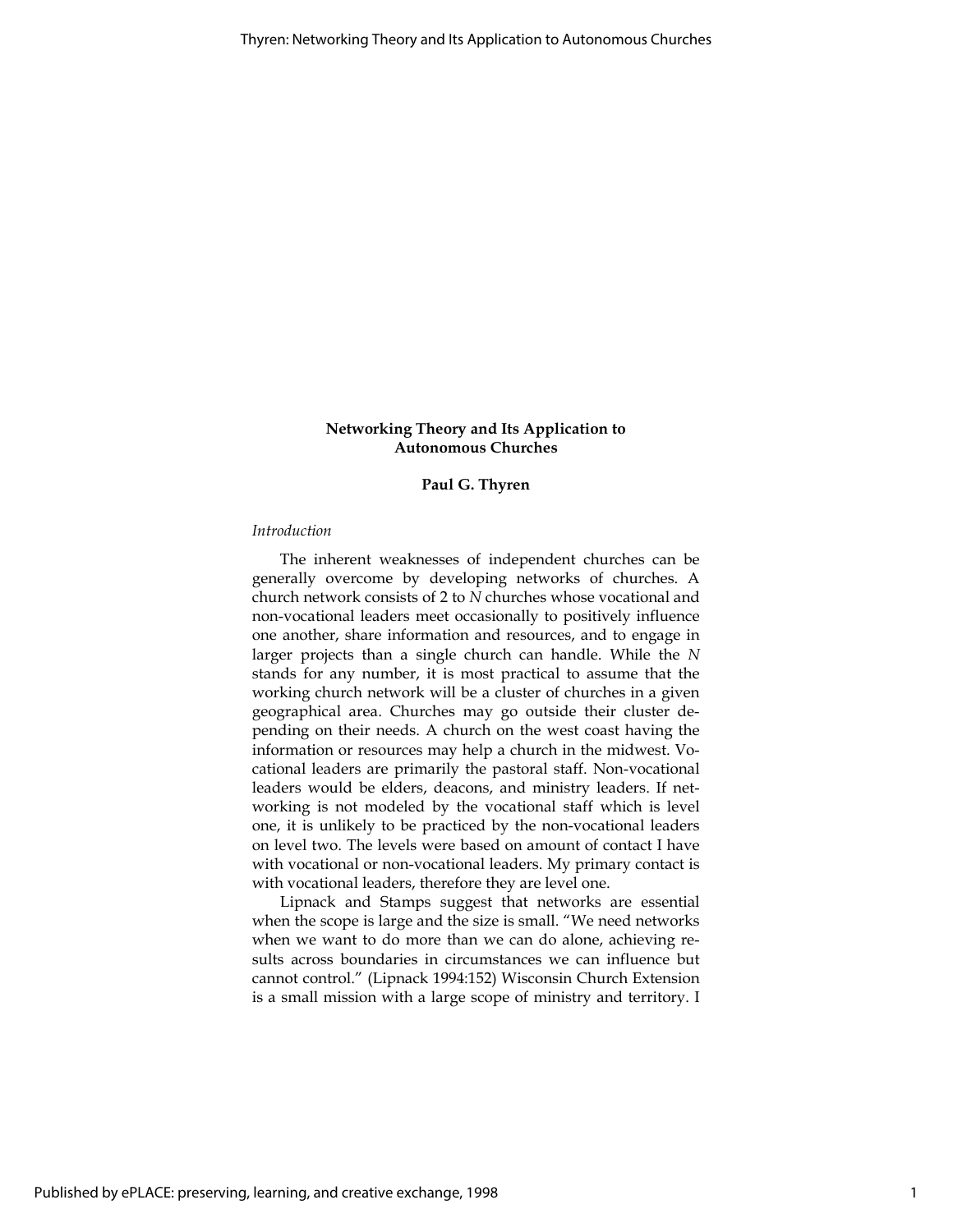am able to influence churches, but not control them. The ministry is such that I know I don't have all the answers that pastors and churches are asking today. Networking should not only help us discover the questions, but also who among us has the answers. The matrix of influence can be exponential. Church leaders can influence church leaders who influence their congregations.

Why should leaders be bothered with networking at all? Consider the following reasons: 1) Relationships among ministry leaders need strengthening. One of the weaknesses among independent churches mentioned on a survey was the lack of meaningful relationships among pastors; 2) Leaders must assist other leaders in staying on task in church ministry. Another of the weaknesses was the general lack of accountability of pastors and boards. Church leaders should open themselves up to being challenged with the hard questions like "why are you doing that?" or "why are you doing it this way?"; 3) Leaders must be informed and stay abreast of our rapidly changing culture in the United States. Culture is changing more rapidly than anyone can keep up. Leaders need other people whom they trust to inform them of issues, dangers, and ideas that otherwise might not be known; 4) Each church leader has areas of specialty and experience that enables him to come along side a brother or a church to assist on a project. Churches need desperately to submit some things to other people for a word of wisdom and counsel. Leaders from another church can look at a proposal objectively and without emotional attachment to anything that may cloud their thinking on the proposal; 5) Churches need upgrading through appropriate changes. Change is difficult to accomplish in churches, but may be easier if trusted brethren from another church come and walk the leaders and congregation through the steps. I recently read two church constitutions that had been rewritten in the last two years. While the writers spent considerable time and effort, had they submitted a draft to a few leaders outside their group and been open to advice, the resulting constitutions could have been much better. Someone needed to have questioned the writers, "why do you want it this way?" or "do you realize the ramifications of the statement?" Although leaders may have good intentions, without a little outside help some projects may be out of their league. The width of their experience reservoir is narrow and the depth of their resource well is shallow (intentionally or unintentionally).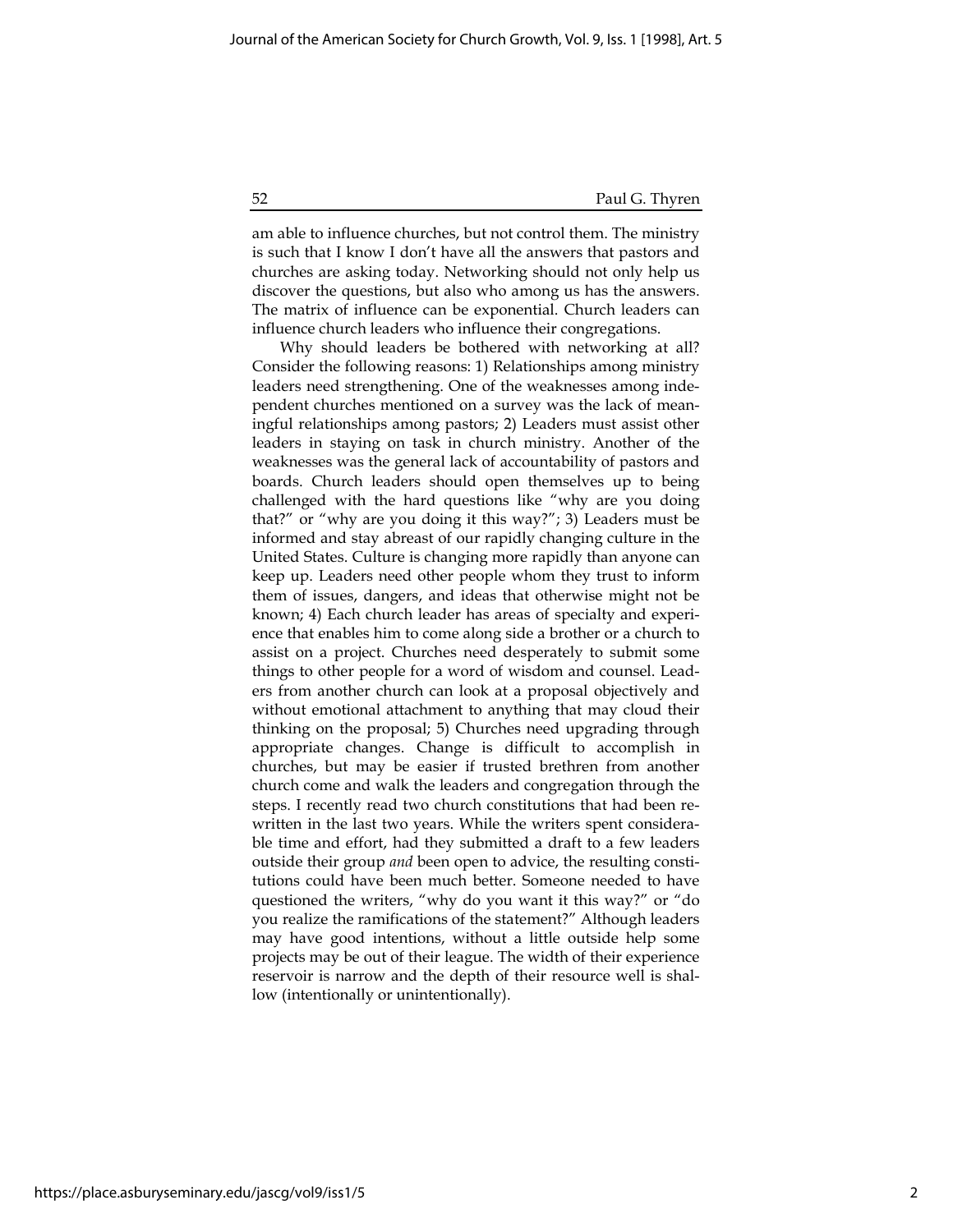The shipping industry uses harbor pilots to guide large ships into port. The harbor pilot is not the captain and does not live on the ship. He comes aboard only to guide the ship through particular channels or harbors. He is a specialist in that harbor not all harbors. His ability is not a negative reflection on the ship's captain or crew. Clusters of churches can use one another's leaders as harbor pilots to guide one another through unfamiliar waters. The mindset of church leadership is bottom line to relational networking among independent churches.

Peter Senge, in his book, The Fifth Discipline, suggests that,

...our organizations work the way they work, ultimately, because of how we think and how we interact. Only by changing how we think can we change deeply embedded policies and practices. Only by changing how we interact can shared visions, shared understandings, and new capacities for coordinated action be established. (Senge 1990:xiv)

The interaction of the parts within the whole revolves around people trusting each other. But trust alone is insufficient to change an organization. As Senge points out in the above quotation, we must change the way we think, i.e. our mental models of leadership, organization, and problem solving. Typically, leaders attempt to fix symptoms rather than causes. We are not generally trained to think systemically. Senge backs up to our childhood as he says:

From a very early age, we are taught to break apart problems, to 'fragment the world. This apparently makes complex tasks and 'subjects more manageable, but we pay a hidden, enormous price.

We can no longer see the consequences of our actions; we lose our intrinsic sense of connection to a larger whole. When we then try to "see the big picture," we try to reassemble the fragments in our minds, to list and organize the parts. But, as physicist David Bohm says, the task is futile—similar to trying to reassemble the fragments of broken mirror to see a true reflection. Thus, after a while we give up trying to see the whole altogether. (Senge 1990:3)

It is possible that a church, in trying to see itself, is merely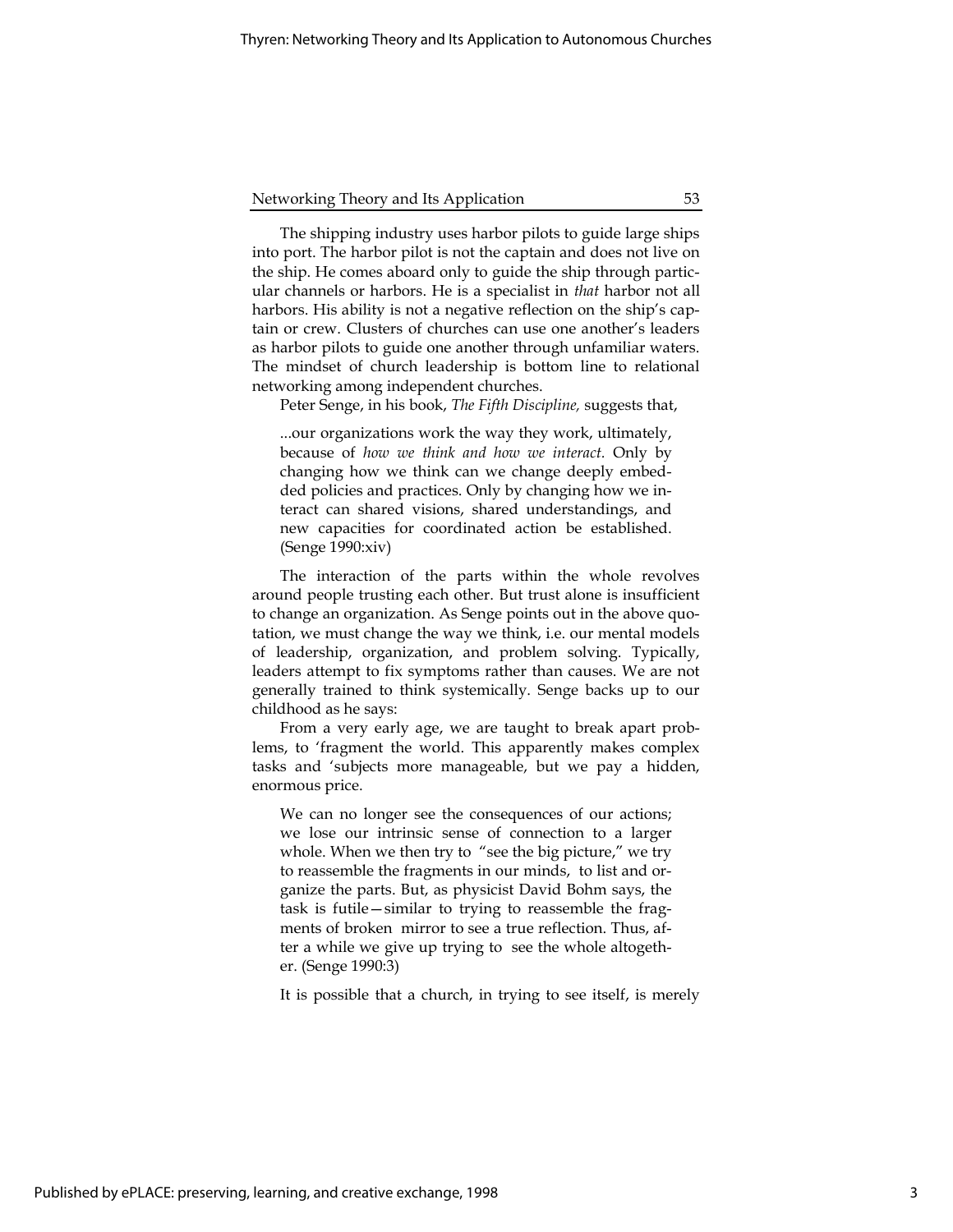looking into the fragments of a broken mirror as programs, committees, and people are listed on an organizational chart. While people may be grouped together, could the group really be called a "team"? Good teams develop trust and working relationships wherein team members complement strengths and compensate for weaknesses.

The subtitle of Senge's book is "the art and practice of the learning organization." Churches need to become learning organizations full of learning teams led by learning leaders. It is possible, according to Senge, to have a team of committed managers with individual IQ's of 120, but a collective IQ of 63. (Senge 1990:10) Mental models and mindsets, defensiveness, lack of trust, poor communications skills, lack of team learning are but a few factors that produce a low collective IQ.

What does the relational networking of churches have to do with becoming a learning organization? Networking proposes new models and mindsets for the internal working of a church as well as external relationships. Genuine learning takes place when there is the intrinsic desire to "find out", and desire to "try it out". True learning is not arrival, but a journey of discovery. While there are absolutes in doctrine and in God's creation, our journey enables us to discover those absolutes from different vantage points and appreciate their magnitude. A church whose leaders are not willing to move toward becoming a learning organization is not going to involve itself in relational networking.

This paper will explore the following theory points: 1) Definition and description of organizational networking; 2) Five fundamental principles of organizational networking; 3) Trust is vital in relationships; 4) Network maps; 5) How hierarchy and bureaucracy fit with networks; 6) Barriers to networking; 7) The expert database; 8) Opening the organization.

#### Definitions and Descriptions of Organizational Networking

Over the last fifteen years numerous studies have been undertaken in the business community. Colin Hastings, a business consultant from London, uses the radar screen model to depict the dimensions of the networking organization. These are the four dimensions listed in the following table.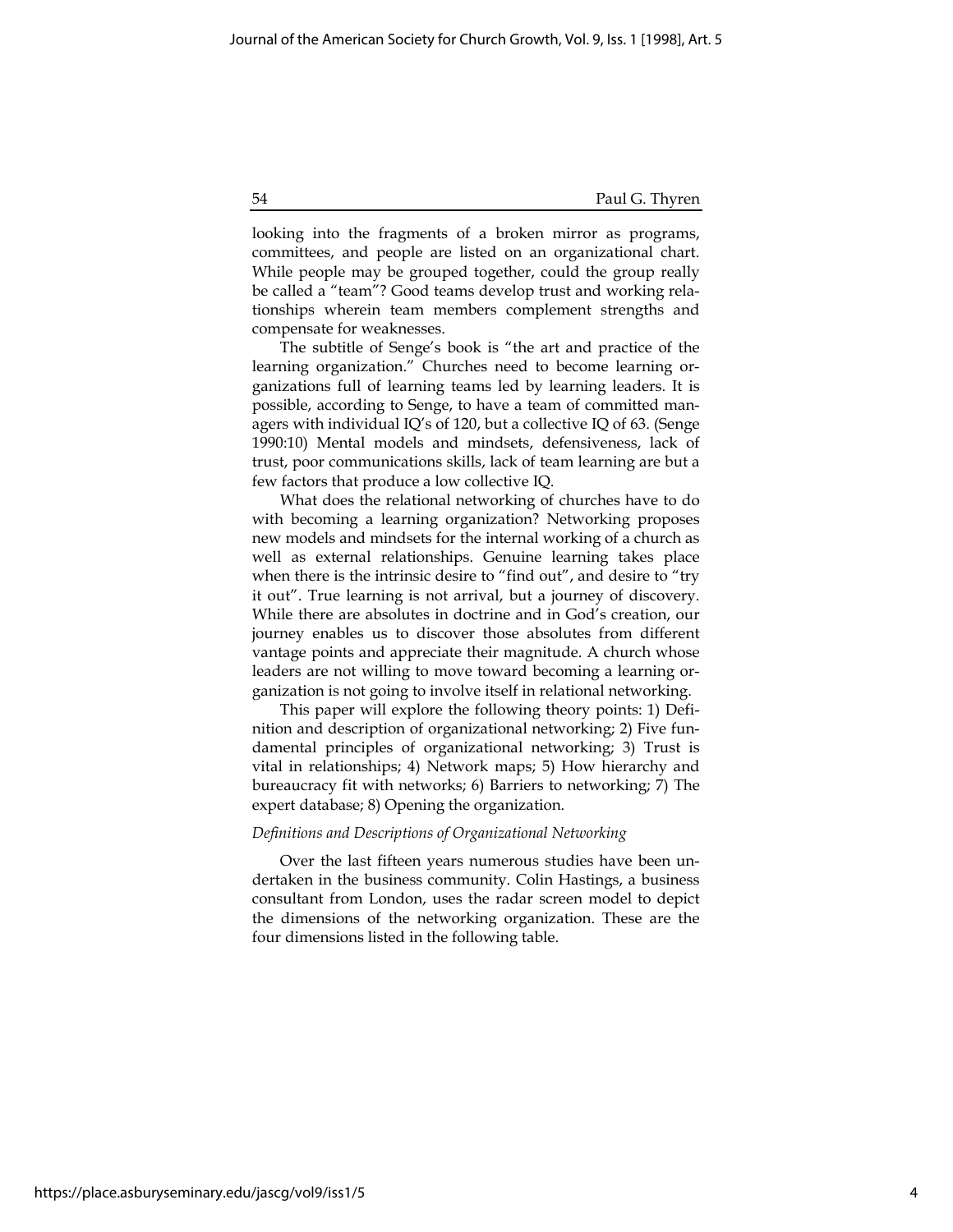| <b>Four Dimensions of Networks</b> |                   |  |
|------------------------------------|-------------------|--|
|                                    | المتوارد المساحسة |  |

| Dimension     | <b>Core Networking Process</b> | Purpose           |  |
|---------------|--------------------------------|-------------------|--|
| 1. Internally | Networking within an or-       | Crossing internal |  |
| driven        | ganization                     | boundaries        |  |
| 2. Externally | Networking between or-         | Successful        |  |
| driven        | ganizations                    | partnership       |  |
| 3. Technology | Hard networks                  | Connecting        |  |
| driven        |                                | computers         |  |
| 4. People     | Soft networks                  | Connecting        |  |
| driven        |                                | people            |  |

(Hastings 1993:15)

Hastings uses the four dimensions collectively when he describes organizational networking. In a more formal statement, he says,

I see organizational networking as the implementation of a range of social, cultural and technological processes that result in a devolution of power and responsibility and the breaking down of organizational boundaries. This facilitates direct person-to-person connections, sharing of information and joint working (both within and between organizations) in order to pursue common objectives, solve problems and satisfy the expectations of internal and external stakeholders more effectively and rapidly. (Hastings 1993:14

Within the scope of organizational networking, this paper primarily focuses on the external and people dimensions. (Internal networking of the local church organization would be a worthwhile dissertation project.)

David Limerick and Bert Cunningham (Managing the New Organization) mention the network organization as the new organizational form for the 90's and into the next century. Their idea is built around the key principle of collaboration. Collaboration implies "freedom and autonomy. The units that come together are independent and can choose to work with others or not." Collaboration also "implies that these autonomous units do work together toward a common goal." (Limerick 1993:16) Networks are also referred to as loosely coupled organizations.

If there is responsiveness (between the elements) without distinctiveness, the system is tightly coupled. If there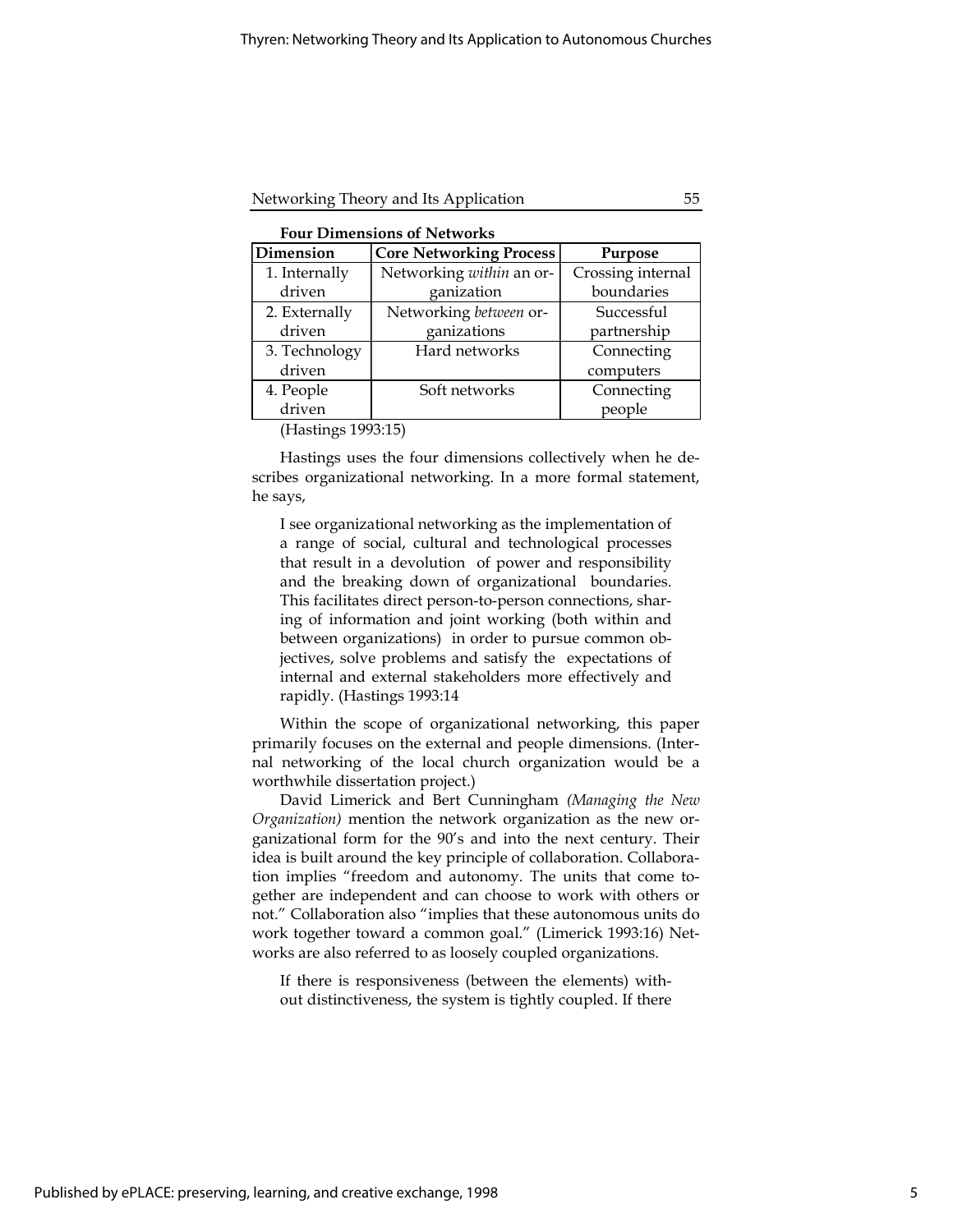is distinctiveness without responsiveness, the system is decoupled. If there is both distinctiveness and responsiveness, the system is loosely coupled. A loosely coupled organization, in other words, asserts both autonomous distinctiveness and interdependence. (Orton 1990:205 & 218)

The IFCA Wisconsin Regional fits Hastings' idea of the external network dimension, Limerick's point about collaboration, and Orton's comments about the loosely coupled organization. We are a group of autonomous churches collaborating on a common goal of stimulating Biblical ministry and fellowship, serving one another, and starting independent churches. Distinctiveness and responsiveness are present in the organization, but we would have to admit there are churches and pastors that are decoupled from the rest because there is no responsiveness or fellowship.

External networking by definition occurs between organizations. At level one, we are attempting to see vocational leaders getting together for fellowship, encouragement, prayer, idea and resource sharing. At times we must ask two questions: 1) Who has a need that I can fill? 2) I have a need; who is able to fill it?

#### Two Examples of External Networking

Waukesha Bible Church, one of our Wisconsin churches, wanted to plant a daughter church. Having never done this before, the leaders and congregation had many questions about the process, the cost, and what it would be like losing people from the congregation. At my suggestion, the church invited two pastors whose churches planted daughter churches along with the pastors of the daughter churches to participate in a panel discussion that I moderated. We tapped into the good and positive experiences of two churches to help a third church do something it had never done before. The credibility of experience communicated by the panel members was much more effective as a teaching tool to Waukesha Bible Church than for me to simply tell what happened in both instances. The enthusiasm and feelings of the panel could not have been adequately communicated second hand.

Madison East Bible Church restructured their church government in 1995 from congregational to elder led. While the leaders changed the structure, they did not change the mindset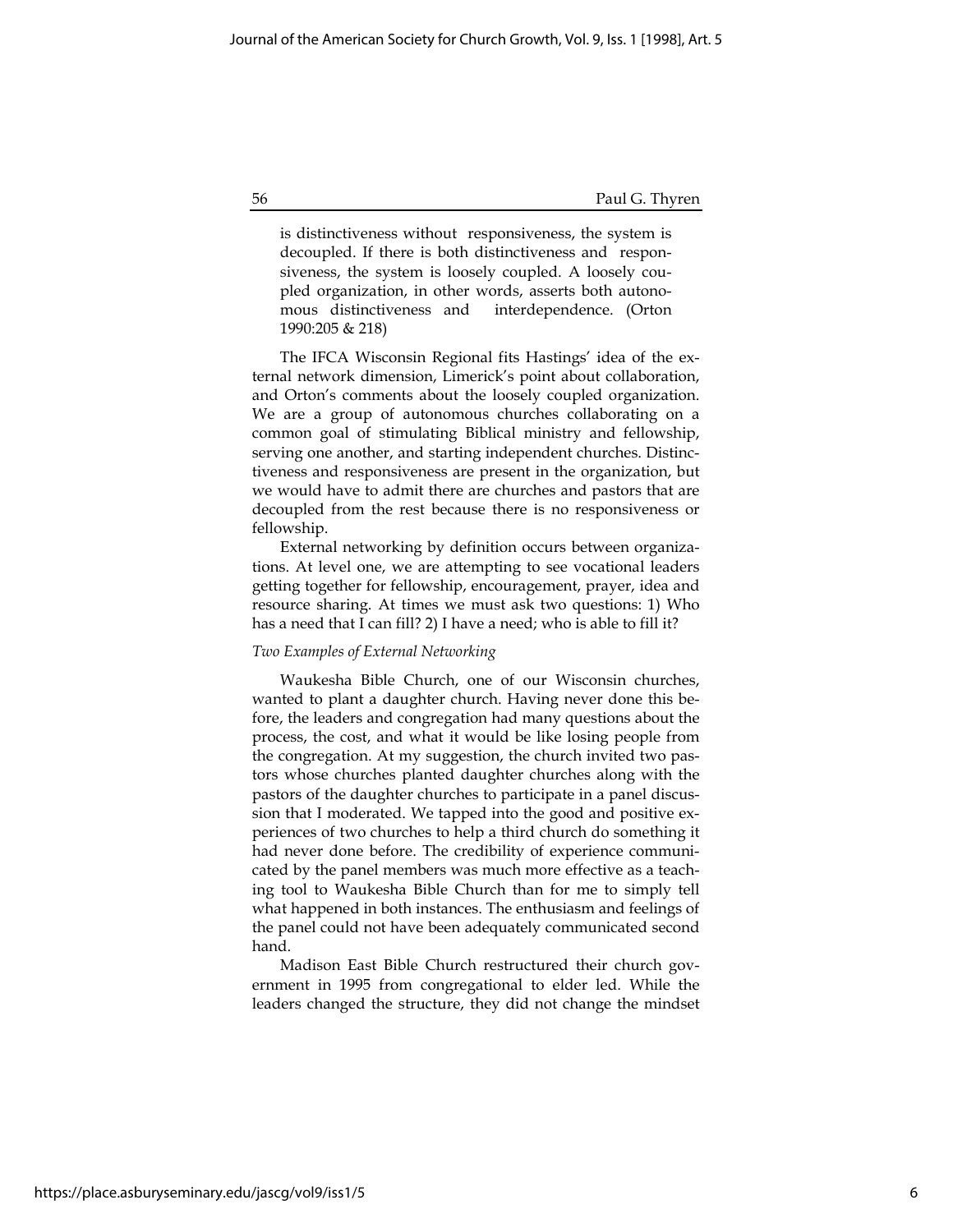of the congregation. As a result, business meetings have not run smoothly. The pastor called to talk with me about the difficulties. I suggested that he get together with me and a pastor who has an elder led church to go over procedural areas that were causing problems at MEBC. The pastor and one of his elders met with me and the other pastor for a couple hours. We networked people who had the answers with people who needed the answers. One pastor acted as a harbor pilot to guide another pastor into a new harbor. With a new relationship established, if more questions arise, the MEBC pastor knows who to call.

# Five Fundamental Principles for Organizational Networking

The theory for networking is well known in the business world. The five fundamental principles for networking are outlined by Jessica Lipnack and Jeffrey Stamps in their book The Age of the Network. They are 1) unifying purpose; 2) independent members; 3) voluntary links; 4) multiple leaders; 5) integrated levels. (Lipnack 1994:18) Lipnack and Stamps have been network consultants for businesses for over fifteen years and have done extensive research on the subject. They picture these fundamentals as a Swiss army knife with multiple blades and tools. This section will apply the fundamentals to networking churches.

#### Unifying purpose

Lipnack and Stamps say that purpose "throws an anchor into the future". (Lipnack 1993:200) Purpose sets direction in vivid and motivational terms as well as sets reference points for desired biblical results. The ownership of purpose presupposes a sharing of common values and basic philosophy of ministry. There is an adhesion factor of true fellowship because we are bound together by what we share in common. The IFCA Wisconsin Regional adopted the vision statement that has been discussed previously as a direction focus point for the organization without violating the purposes of individual churches. Senge suggests that there are seven possible attitudes toward a vision / purpose statement. (Senge1990:219)

| 1. Commitment | Wants it. Will make it happen. Creates   |  |
|---------------|------------------------------------------|--|
|               | whatever "laws" (structures) are needed. |  |
| 2. Enrollment | Wants it. Will do whatever can be done   |  |
|               | within the "spirit of the law."          |  |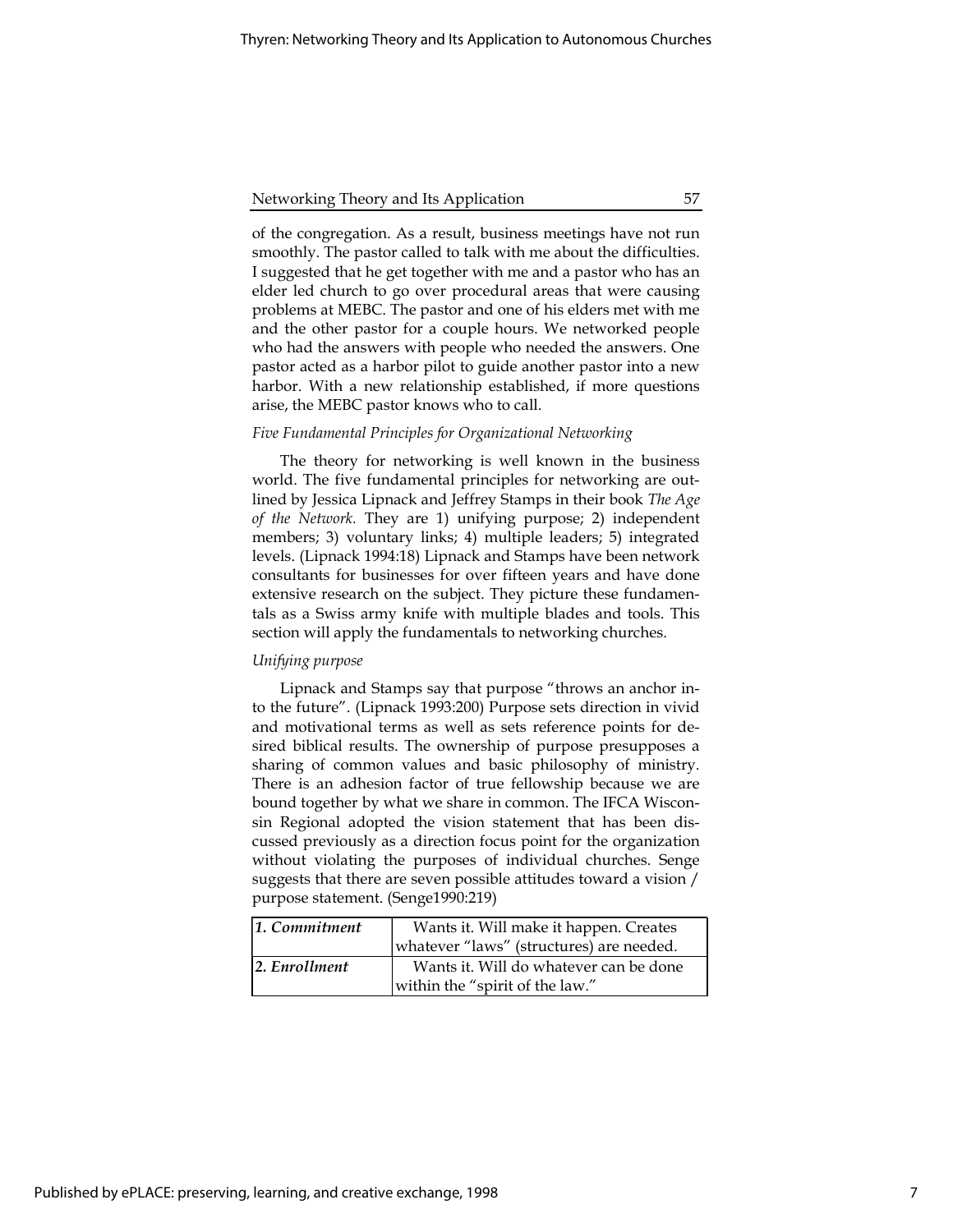|        | I |             |  |  |
|--------|---|-------------|--|--|
|        | v | t           |  |  |
| I<br>I | × | I<br>I<br>٧ |  |  |
|        |   |             |  |  |

| 58 | Paul G. Thyren |
|----|----------------|
|    |                |

| 3. Genuine Com-   | Sees the benefits of the vision. Does eve-   |  |
|-------------------|----------------------------------------------|--|
| pliance           | rything expected and more. Follows the "let- |  |
|                   | ter of the law." "Good soldiers."            |  |
| 4. Formal Compli- | On the whole, sees the benefits of the vi-   |  |
| ance              | sion. Does what's expected and no more.      |  |
|                   | "Pretty good soldiers."                      |  |
| 5. Grudging Com-  | Does not see the benefits of the vision.     |  |
| pliance           | But, also, does not want to lose job. Does   |  |
|                   | enough of what's expected because he has     |  |
|                   | to, but also lets it be known that he is not |  |
|                   | really on board.                             |  |
| 6. Noncompliance  | Does not see benefits of vision and will     |  |
|                   | not do what's expected." I won't do it; you  |  |
|                   | can't make me.                               |  |
| 7. Apathy         | Neither for nor against vision. No interest. |  |
|                   | No energy. "Is it five o'clock yet?"         |  |

In practical terms, commitment to the vision possesses energy and passion that cannot be generated by someone who is merely compliant. The apostles and early church leaders were committed people as evidenced by their proactive motivation to evangelize the unsaved and equip the saved for ministry.

# Independence

"Independence is a prerequisite for interdependence." (Lipnack 1994:18) Each member of the network, church leader or church can stand by itself while benefiting by being part of the network whole. Men from independent churches highly value their independence and take their responsibilities seriously as church leaders. The International IFCA organization is composed of independent churches that have loosely joined themselves together. If the IFCA dissolved tomorrow, the churches would continue to exist and be fully capable of ministry because of their independence, i.e. they are locally owned and operated.

Stanley Herman adds a balancing perspective in the discussion of networking and interdependence. He writes:

The point is often made that the world has grown too complex and interdependent for individualism. But it is just this complexity and global linkage that require individualism if they are not to produce merely a renovated, technology-enhanced version of insensitive bu-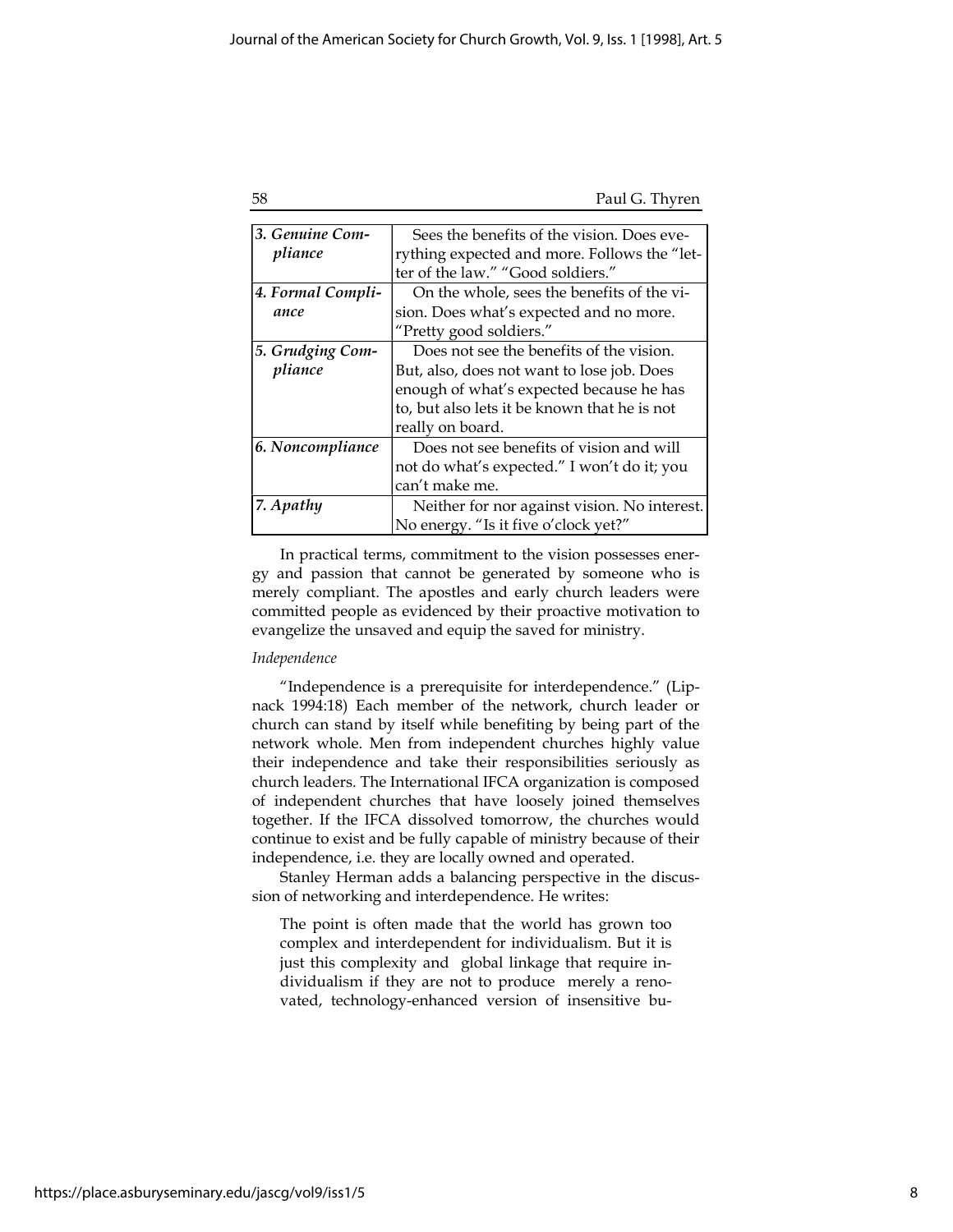reaucracy. Connecting a series of poorly manufactured metal links, no matter in what length or pattern does not produce a reliable chain. Joining together a series of risk-avoidant, habit-addicted, turf-protecting functionaries is not likely to produce a team or network well prepared to integrate its efforts and meet the challenges of rapidly changing technologies or markets. (Herman 1994:7)

In order for a network to be healthy, it is imperative that the parts be healthy or at least be headed in that direction. Herman makes a valid point by saying that just linking people does not make a team or a network. At breakfast with a group of pastor friends, we talked about barriers to peer networking. A possible barrier surfaced. At times pastors need a support group as a "sounding board", but, as one of the men pointed out from his experience, it is possible that the attitude of pastors could become unhealthy because of continuous negativity toward their people and toward the ministry. Hopefully, the purpose of serving one another and multiplicity of leaders would prevent a network from going down. The independence of the members allows people to walk away from a bad network and survive.

#### Voluntary Links

Voluntary links are personal relationships and communication bridges. Personal relationships must be face to face at least part of the time. I believe in the theory that people work best with people they trust; they trust people they know; they know people with whom they spend time. All the books about networking used for this project emphasized personal relationships and trust. What could be more biblical? When we know other people well, we also know their strengths, weaknesses, and life experiences. Refer back to Herman's quote on the previous page. Linking the wrong people can be counterproductive.

Hastings makes an interesting observation about conferences. He says "conferences should be for 'conferring', but the sponsors of people coming to such conferences look for a program packed full of formal activities." "Very little attention is given to the design of the process at the conference to enable such relationship building to take place in other than a haphazard manner." (Hastings 1993:88) He concludes that conferences often fail to link people into relationships because there is no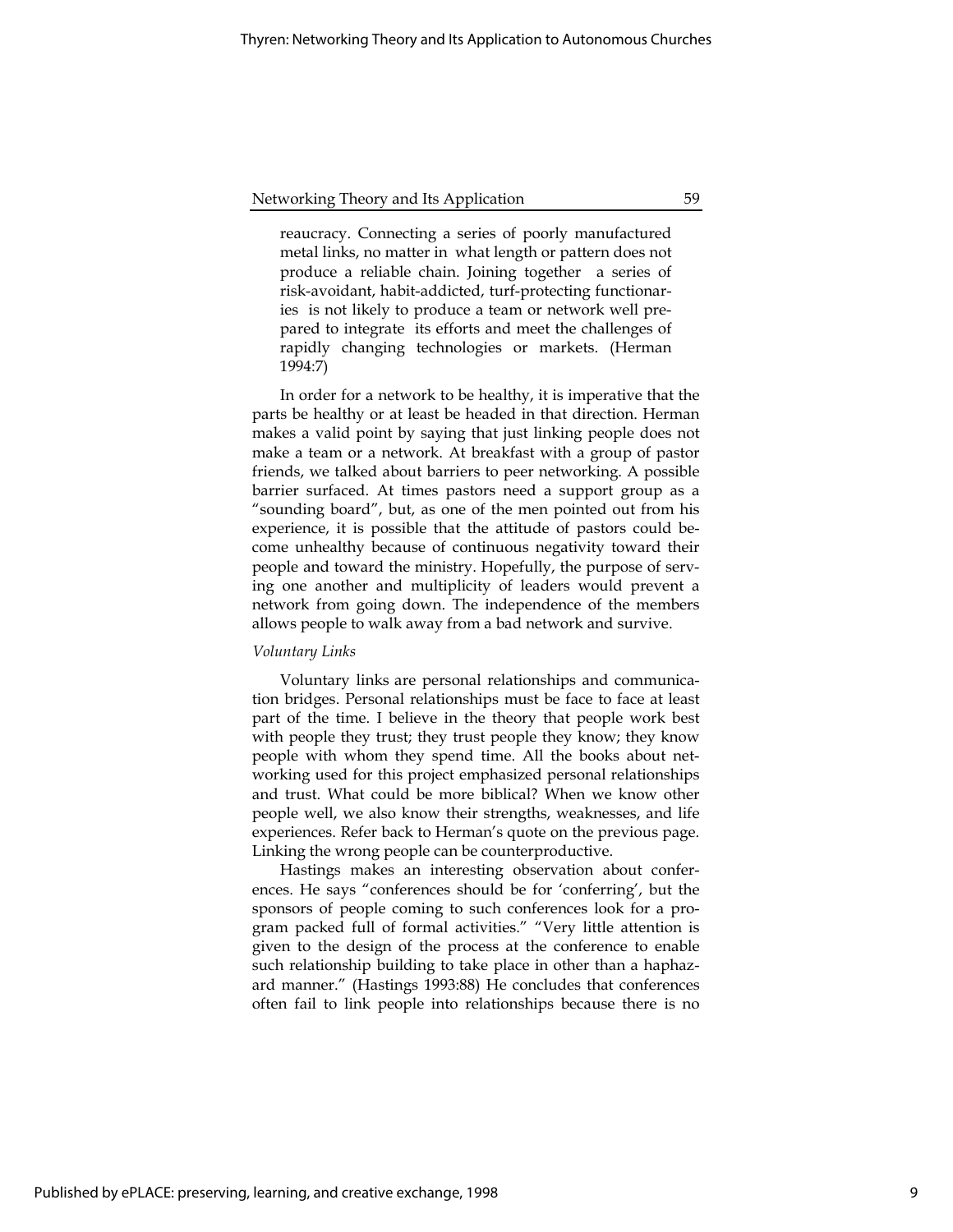time scheduled for structured, yet informal networking. Relationships should not be just in the areas of one's specialties. Crossing boundaries may prove to be beneficial in many ways. Once personal relationships are established, communication bridges may also be technical, i.e. phone, fax, computer, etc..

The six sections of the Wisconsin Regional generally provide the matrix for personal relationships to form. At least four different groups of pastors meet on a regular basis. With some, it is a social occasion with their wives; with others it is a time to talk shop and to pray for one another. The bottom line is that friendships are being established and trust is growing. Linkage does not come from the fact that we belong to the IFCA because some of the groups include pastors who are not members, but who pastor independent churches.

#### Multiple Leaders

Networks provide the matrix for multiple leaders. Everyone has a special contribution to make. When the discussion falls within the scope of your specialty—you are the leader. Lipnack and Stamps suggest thinking through the different leadership roles a team may possess: "visionaries, communicators, facilitators, practitioners, theoreticians, challengers, collaborators, and contributors all have their moment as the team process unfolds." (Lipnack 1993:207)

One morning at breakfast with a group of pastors, one shared how a number of people had recently left his church because of moves and other reasons. One of the other men commented that his church was at that point about a year earlier. It was not hard to see servant leadership surface. The first pastor invited the second pastor, one of his elders, and me to meet with his key leaders at his home one evening to talk through the emotions a church goes through in losing a number of families in a short period of time. The leaders realized that losing families is a common experience that churches face in a mobile society and in their location in the state. Relational networking took place, needs were met by experienced men, and the church was strengthened.

# Interactive Levels

"Networks are multilevel, not flat." (Lipnack 1994:18) We normally think of levels with the hierarchical control mindset.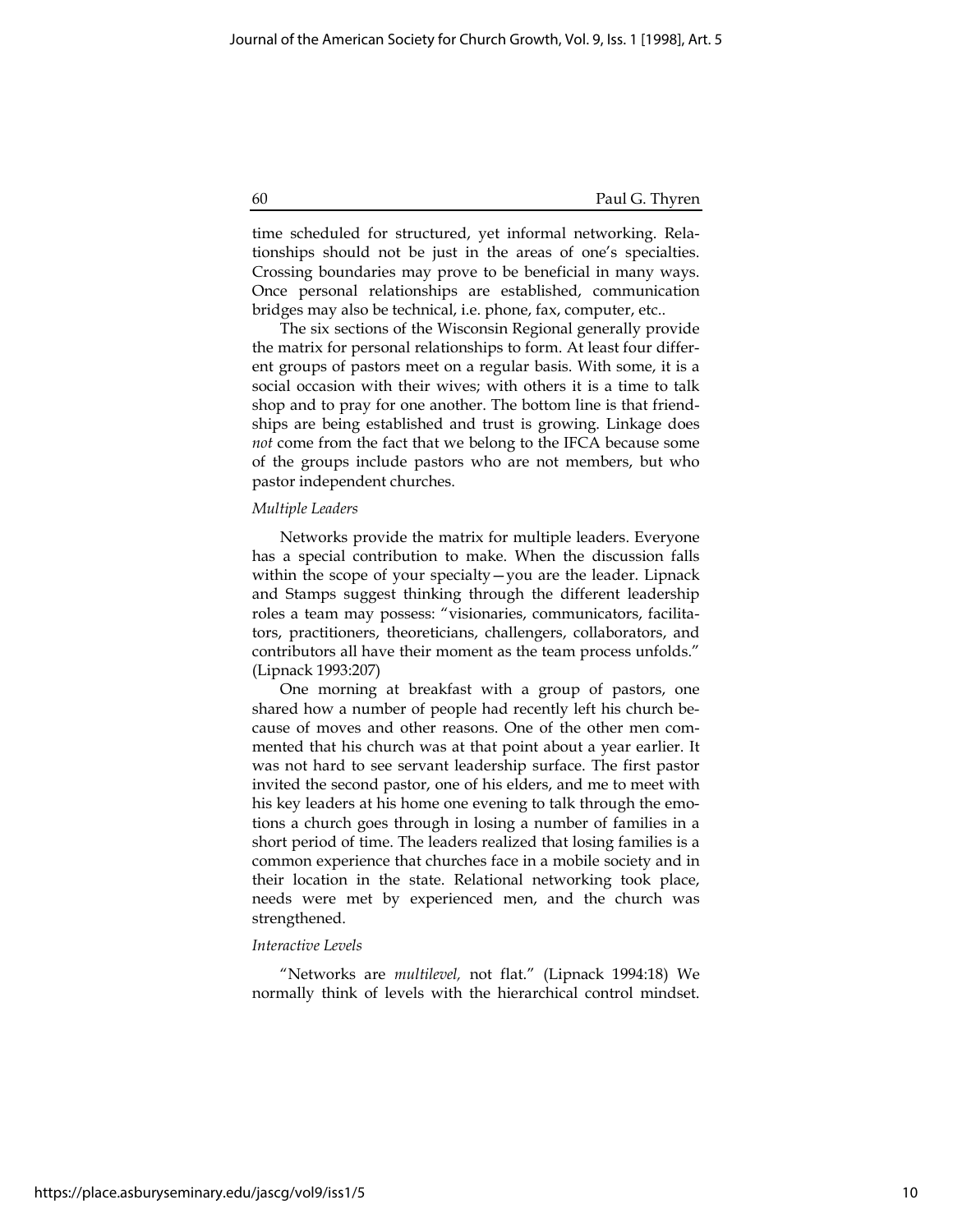Levels do not necessarily mean control. Lipnack and Stamps suggest that "networks are organized in levels successive inclusion." Small parts make up larger parts which make up still larger parts that make up the whole. (Lipnack 1993:52) In a departmentalized Sunday School, a teacher of the 2's and 3's class is part of the preschool department which is part of the children's Sunday School which is part of the Christian Education ministry which is part of Grace Bible Church. An IFCA church is in a Section which is part of the IFCA Wisconsin Regional which is part of IFCA International. Wisconsin Church Extension, the Youth Committee, and the Ladies Fellowship are subsidiary organizations of the Wisconsin Regional that exist on the same basic level. Neither the Regional nor its subsidiaries have control over the churches. Since networks are multilevel, it is crucial to keep the levels connected and interactive through good relationships and communication up the levels as well as down the levels.

The application of the multilevel principle of external networking involves crossing traditional boundaries. In my position as the director of WCE, I can and have worked with people at all levels of a church: individual, family, committee, board and pastor, and congregation. I would be considered part of the church's external network. Any church board or pastor can directly contact the leadership of another church, WCE, the Youth Committee, the Ladies Fellowship or the Executive Committee.

Lipnack and Stamps say that "empowerment" is the distinction between a network team that can act and a committee which merely recommends options. (Lipnack 1993:92) Networks put the power of decision making where the action is because the "hierarchy" is part of the network. If something needs to be done, the recommendation does not have to percolate up through the levels of hierarchy for a decision. Pastors meet in the different sections in Wisconsin not because they are told to do so, but because they want to. In meeting, they have basically empowered themselves as independent units to come together to accomplish things for their mutual benefit. It is important that the Regional Executive Committee encourage the others to catch the vision and benefits of networking.

While we have just considered the five fundamental principles of networking, the three core principles are purpose, independent members and voluntary links. The first two principles are already in place in the Regional. The voluntary linking is oc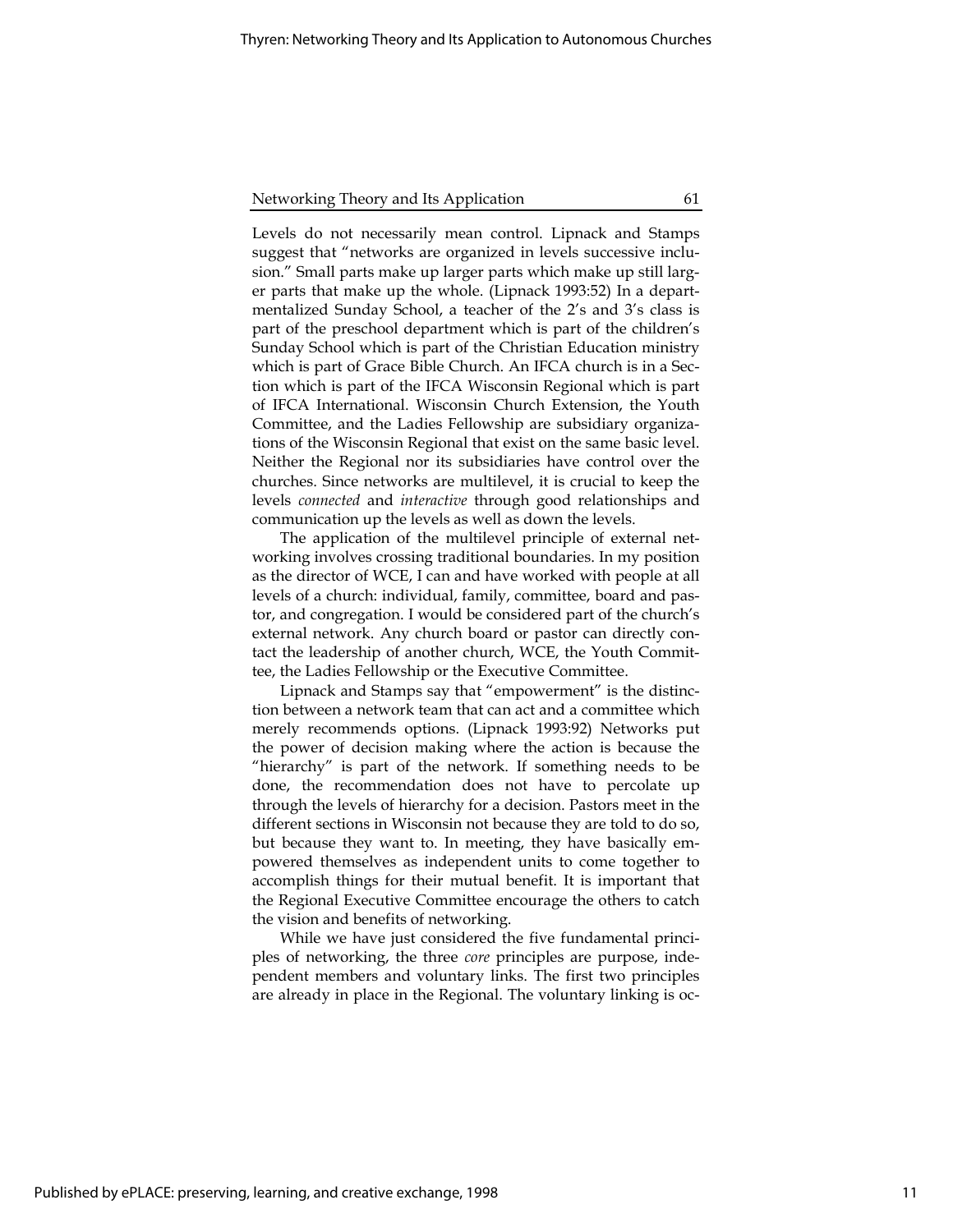curring more often now, but we have not yet begun to explore the many ways we can help each other.

### Trust is Vital in Relationships

The body must trust the pain receptors in the hand if it touches a hot stove and on the basis of that trust, take action. The body must trust the eye when it sees an obstacle on the sidewalk to take action not to stumble. Granted, human characteristics were assigned to the body in the illustrations. The Holy Spirit, writing through Paul, commands the Ephesian believers not to lie to each other, but instead to tell the truth because they were members of each other (Eph. 4:25). They were members of each other because they had been placed into the body of Christ by the Holy Spirit. Tracing the "one another" commands through the New Testament and developing the variety of applications would help a church's membership function as the body they really are.

The word "trust" and "relationships" where often discussed in the context of business and corporate networking. Lipnack and Stamps title a section "trust one another: the key to joint ventures". (Lipnack 1993:122) Exploitation is a real threat in business networking as they exchange information, research, designs, etc.,. Hastings speaks of an unwritten code of conduct which includes a spirit of cooperation and trust. "For those involved in the network, trust means that 'entrusted knowledge' would not be misused, stolen, or leaked to third parties. Anybody being accused of such an act would rapidly become a leper in the field." (Hastings 1994:64) He also suggests that companies that are involved in internal and external networking work hard at fostering trust among all the participants.

What factors go into building trust among people? Limerick suggests that "trust is improved if the parties in the relationship clarify their obligations to each other, contract to fulfill those obligations, and allow mutual auditing of the operations of the contract." (Limerick 1993:106) Simply put, I need to tell someone what he can expect of me and then keep my word. If I am unable to keep my commitment or do something wrong, I need to honestly talk to the person, if possible, before he finds out another way. Believers in churches have been significantly devastated by people making commitments and not keeping them. On the other hand, many expectations are never verbalized to one another.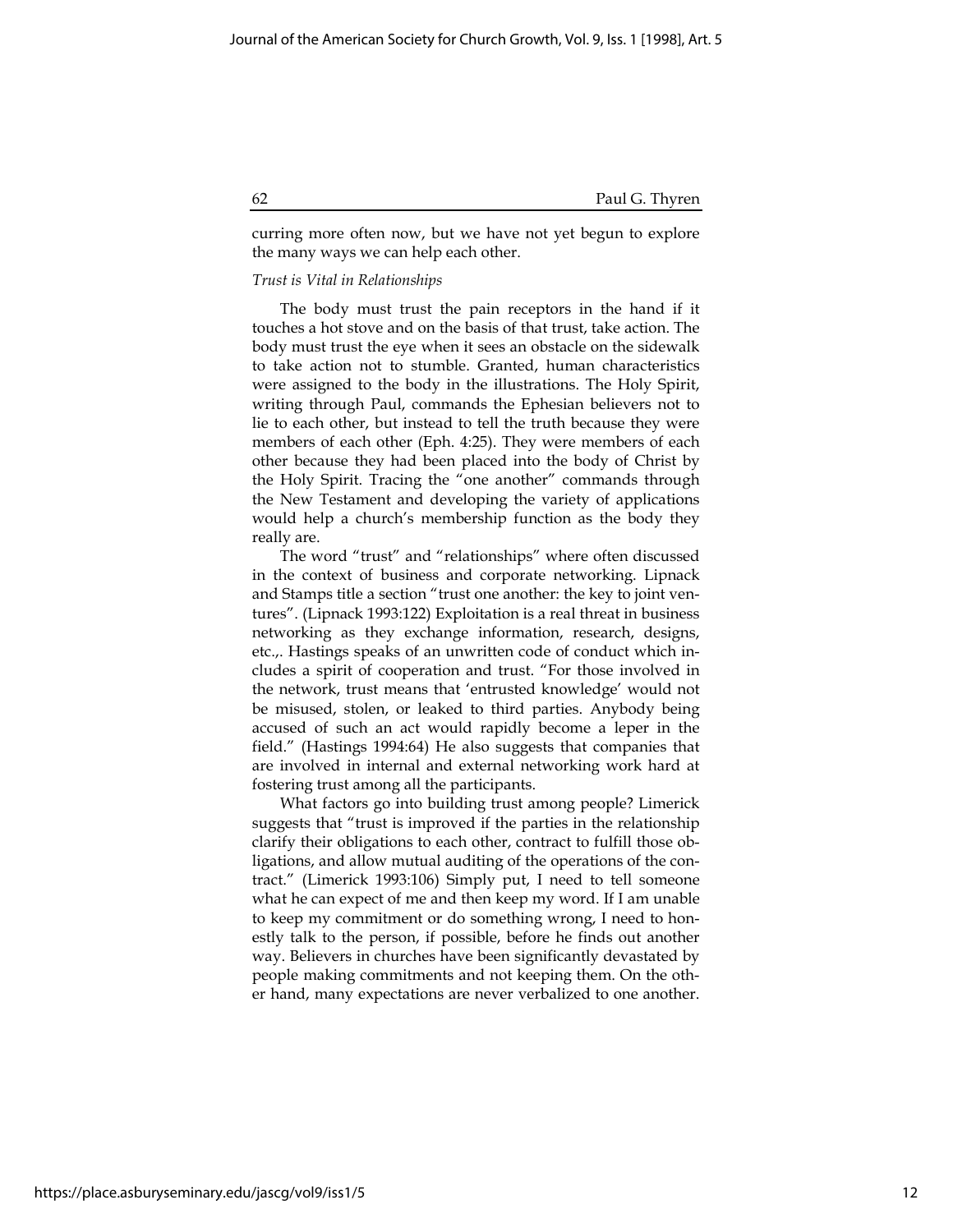When the person fails to fulfill the expectations, the other person is hurt and trust deteriorates. Trust can either deteriorate slowly or be completely lost in a second. Unfortunately, when a person fails in obligations, he or she often moves to a defensive posture which further erodes trust and the relationship.

If internal and external networks are going to work successfully, trust must be at the foundation of the relationships. Time together, communication, personal honesty, and keeping commitments are key ingredients to building trust.

#### Network Maps

British Petroleum (BP) is one of many companies who have developed effective internal and external networking. One of their key team leaders suggested people draw network maps.

We ask people to draw (with themselves at the center) on a large sheet of paper all the key groups and individuals with whom they have contacts in order to get their work done. This includes people within their own organizations, within other organizations and institutions and also takes notice of the social and personal support systems and leisure elements that are a very important part of an individual's job success. (parenthesis mine) (Hastings 1994:70)

By piggybacking on the BP idea various network maps could be drawn. What people make up the pastor's internal church network and external network? His external map might include the church insurance representative, an attorney, counselors, mission leaders, etc.. What people make up an AWANA leader's network or a worship leader's network? Mapping a church's networks produces a ministry map showing where ministries intersect. We typically produce chain of command organizational charts. Some limited sample diagrams follow.

#### How Hierarchy and Bureaucracy Fit with Networks

It is not necessary to try to escape hierarchy and bureaucracy within an organization, but rather know their specific functions. Once again Lipnack and Stamps are helpful with the following scenario about the fire department which they say is among the most adaptive organizations for the 21st century.

Firefighting captures the headlines. The department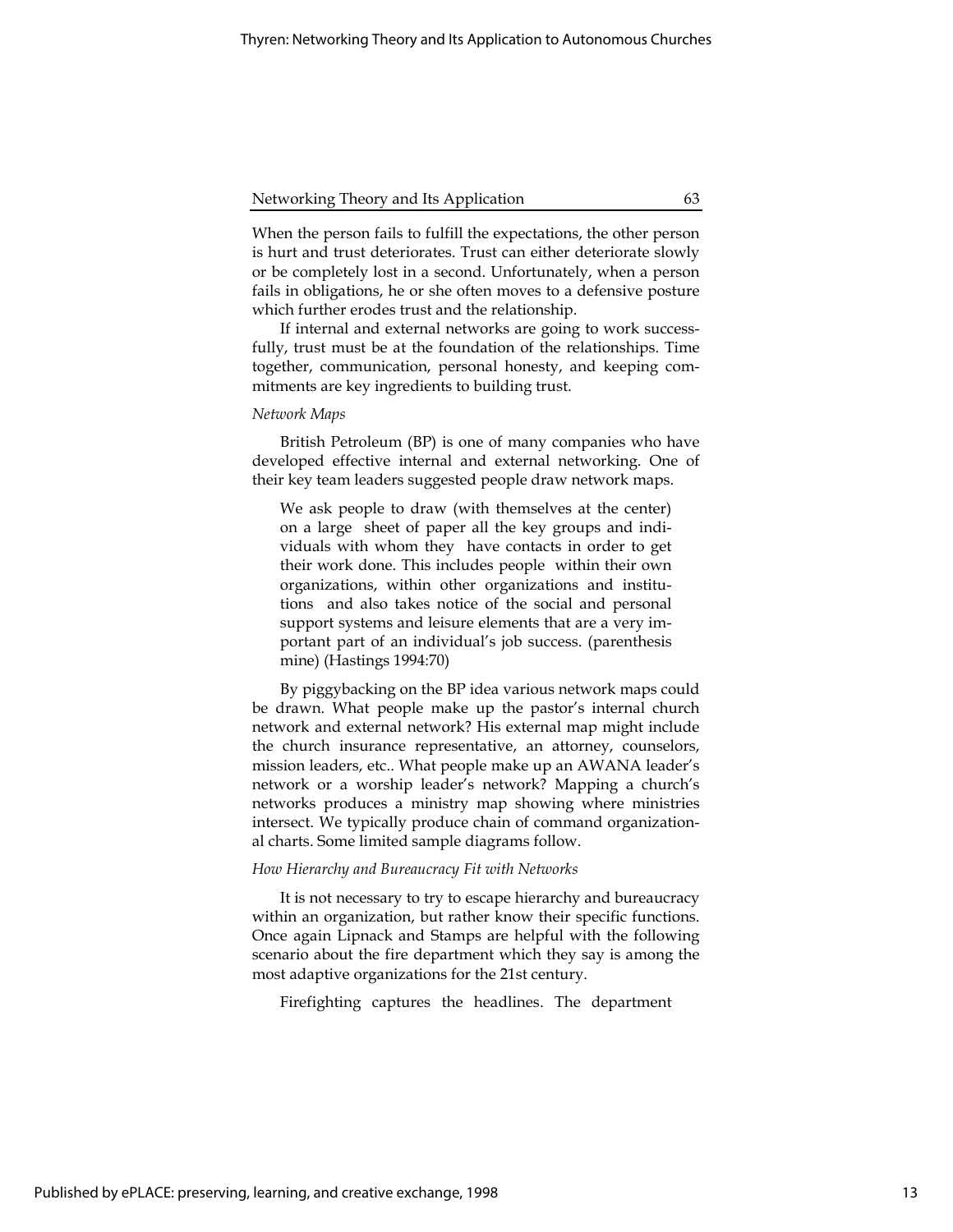springs into action as a hierarchy when battling blazes. If your home erupts in flames, you don't want a group standing around trying to reach a consensus on how to approach the problem. The department acts as a bureaucracy that enforces codes for much of the day and makes certain that pressure is sustained in water lines, that training is updated, and that apparatus is maintained. A chief shouting orders is of very little use if the hydrant isn't pumping. Fire fighters often use person to person networking [in small groups] for fire prevention, which requires education, persuasion and role models, by working directly with people in the community. Fire departments forge large, interorganizational networks for mutual aid. Here local hierarchies use interlocal networks to achieve something together that they can not achieve alone. [brackets mine] (Lipnack 1994:33-34)

The hierarchy functions in emergencies when command and control is necessary. It also functions to set the overall vision, specific goals, and strategies. Hierarchy has vertical orientation. Bureaucracy functions to maintain standards and regulations, and to manage complexity with a horizontal orientation. Bureaucracy "often creates a new unit to solve a problem, instead of connecting people in existing organizations who probably have the answer. Then the 'problem' turns into a department." (Lipnack 1994:40) Because bureaucracy manages complexity on a horizontal plane, it is only a matter of time before the complexity outdistances the management's ability to keep up. This explains why bureaucracies become extremely slow, difficult to change, and reluctant to try anything new. Churches can slip into a bureaucratic mode as maintaining the organization becomes more important than meeting the needs of the people. Networks function for mutual aid, encouragement, education, innovation, and motivation. Networks are multidimensional.

Churches generally have a hierarchy in their leadership structure and a bureaucracy in their constitution, bylaws, and policies. Unfortunately, those two structures together can become oppressive and stifling rather than empowering and liberating for ministry. Both structures have the inherent factor of control. Church culture and traditional leadership thinking reinforce the idea of control. Servant leaders who know the organizational vision, goals, policies and regulations can lead networked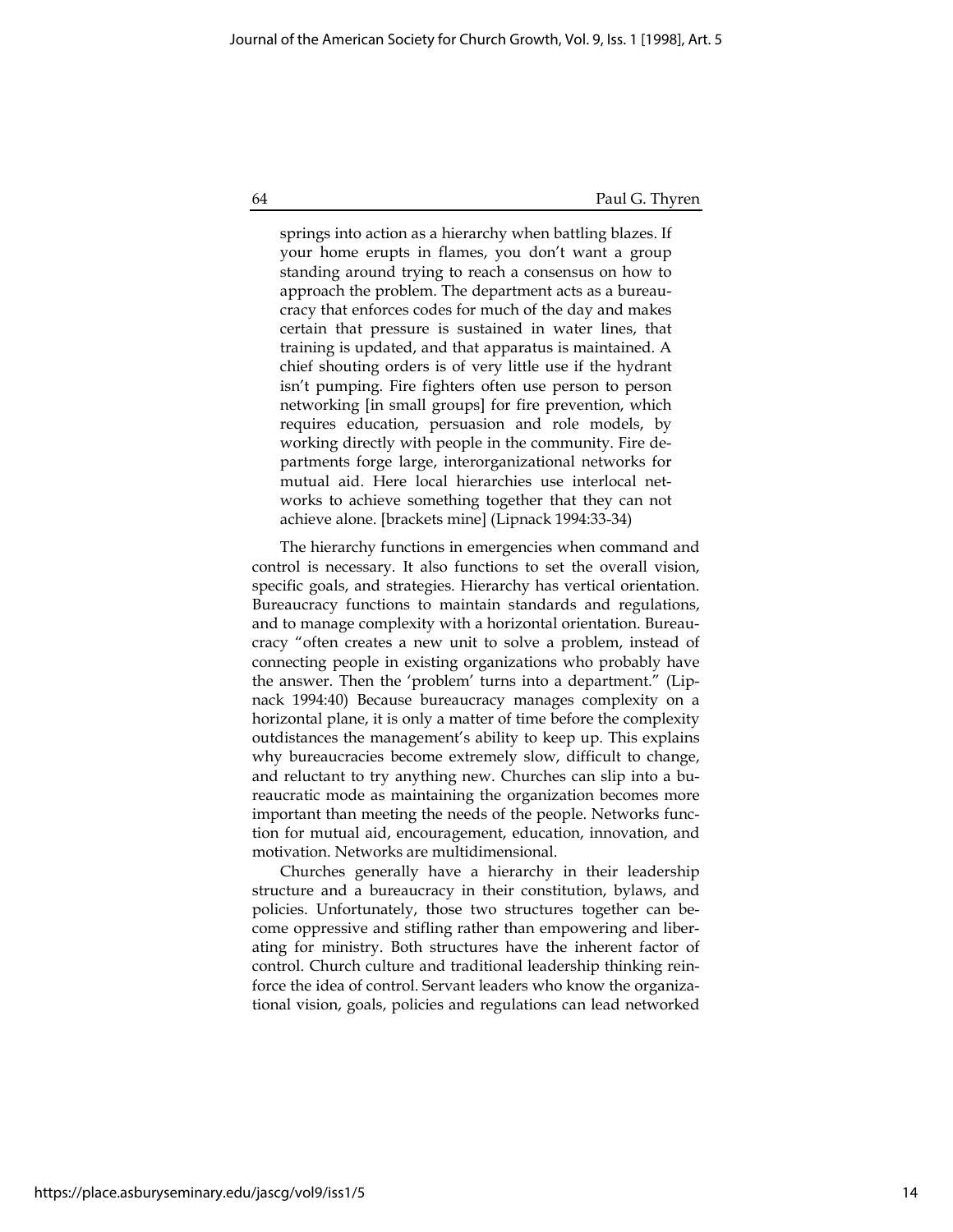ministry teams. The leaders can empower their teams to set goals, make decisions, ask for help, or give assistance to other ministry teams without bogging down in the mire of red tape and forming a committee to look in to the matter.

# Barriers to Networking

Networking does not just fall into place. There are barriers to overcome personally and organizationally. The first personal barrier is individualism. Hastings makes the following comments about individualism: "A final barrier to effective organizational networking lies in the western cult of individualism, in particular among men. Asking for help is seen and experienced as an admission of failure, while the person achieving the impossible by himself, is seen as a hero." (Hastings 1994:67) Proverbs says that through many counselors plans succeed (Prov. 15:22). While this begins as an individual problem, it becomes a corporate problem when the leaders within an organization all feel this way. In my estimation, lack of teachability and unwillingness to ask for help are two major problems in churches. It is possible, however, church leaders do not know who to ask.

A second individual problem revolves around a sense of loss of traditional hierarchical and bureaucratic forms and comfort zones. People need to take responsibility for their decisions and actions at the appropriate levels. Church boards, while needing to know what is going on, do not need to have a decision finger in every ministry pie. Progress grinds to a halt if the board has to do everything and it frustrates the people. If a missions committee goes through all the work of developing a proposal for missionary support and the church board tinkers with it until it bears only a faint resemblance to the original, the board may as well say to the missions committee, "we don't trust you to do this right."

One of the organizational barriers to networking is "permission". According to Hastings, people fear crossing the organizational boundaries. Fear is produced when people go to someone outside their department for information and are challenged with "why do you want it?" instead of "yes, how can we help?" (Hastings 1994:68) In my travels, I have often heard the comment, "we don't know what is going on, the board never says anything." There are occasions to keep confidences to be sure, but the board should at least tell the congregation or the person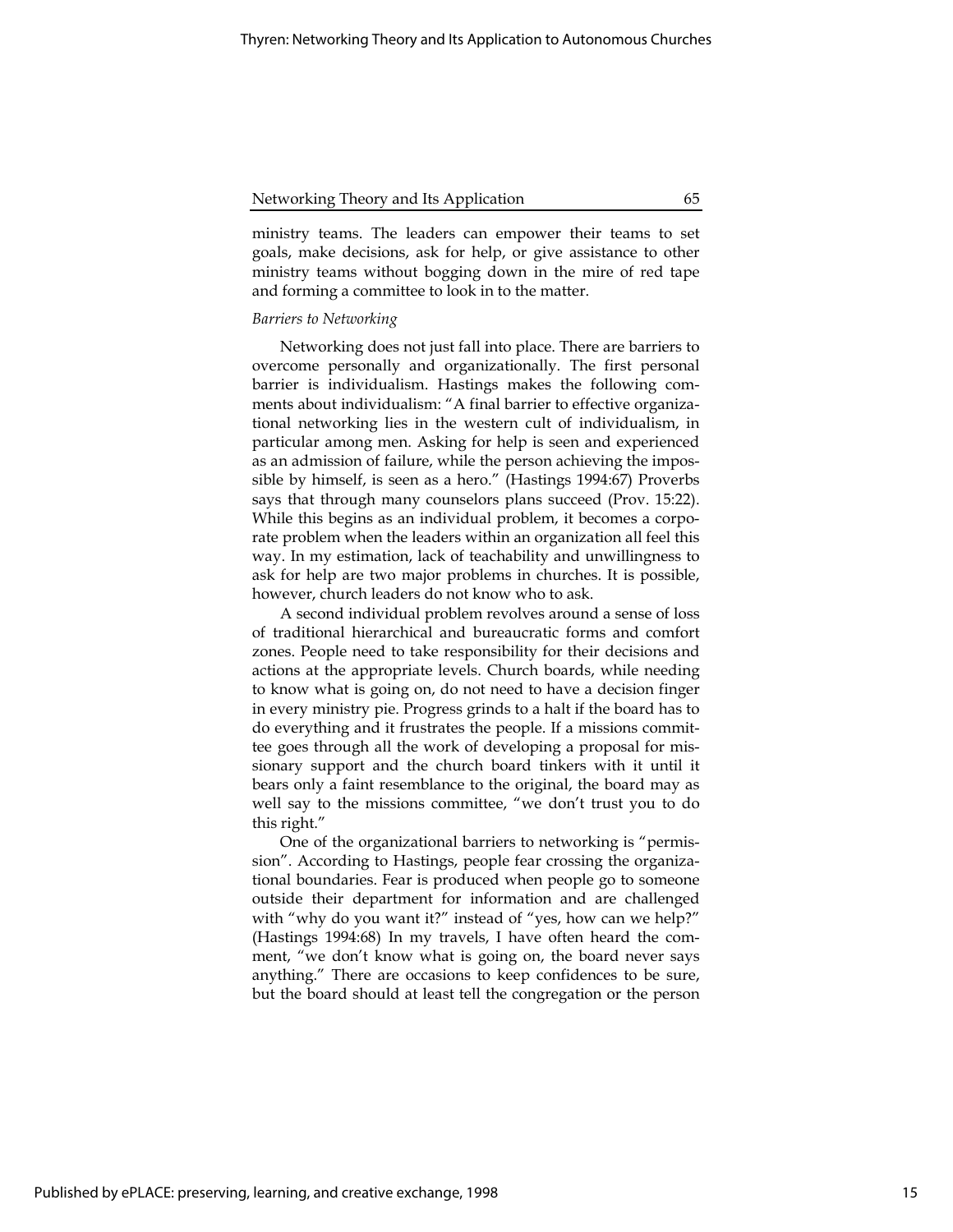asking that they are not at liberty to talk about a situation. If there is a process going on and the board does not have enough information, they could let the congregation know what to expect and when to expect an answer. The "board" seems to be a boundary that is difficult to cross in some churches. At times people must get permission to ask for help from outside the church. I have mediated a few conflict situations for churches. It is amazing how long the decision-making process takes for a church to request help. So barriers to networking can be from within individuals or they can be part of the systemic mindset of the organization.

# The Expert Database

When I first began thinking about networking, I had envisioned the possibility of listing the strengths and experiences of churches in a database. If a church had a difficulty in an area, I could search the database and link them with someone who could help them. Colin Hastings' book dealt with the idea as it was explored for business purposes. My idea obviously was not new, but more importantly, it is not possible. There is the double bind of not knowing whom you don't know and not knowing what you don't know. Our experiences are so wide and diverse, a person could not begin to know what to put down on a form asking areas of expertise. It would be more difficult for churches as a whole to identify their strengths and giftedness for the purposes of a usable database. At least I know now that it is not worth the time and effort to try the database idea.

A viable alternative to the database is in wide-scale networking. Pastors could ask for help within their section networks, but go beyond that as the men in their network might be able to ask the question in other circles. Going on-line through computers may be another way of asking for information or help. Of course the nature of the need and how fast you need the help will determine the method you use.

# Opening the Organization

BP decided to transform itself into a corporation with a networking culture. As they looked at what they were and what they wanted to become. Their results are summarized in the following table.

| Old Culture | <b>Open Culture</b> |
|-------------|---------------------|
|             |                     |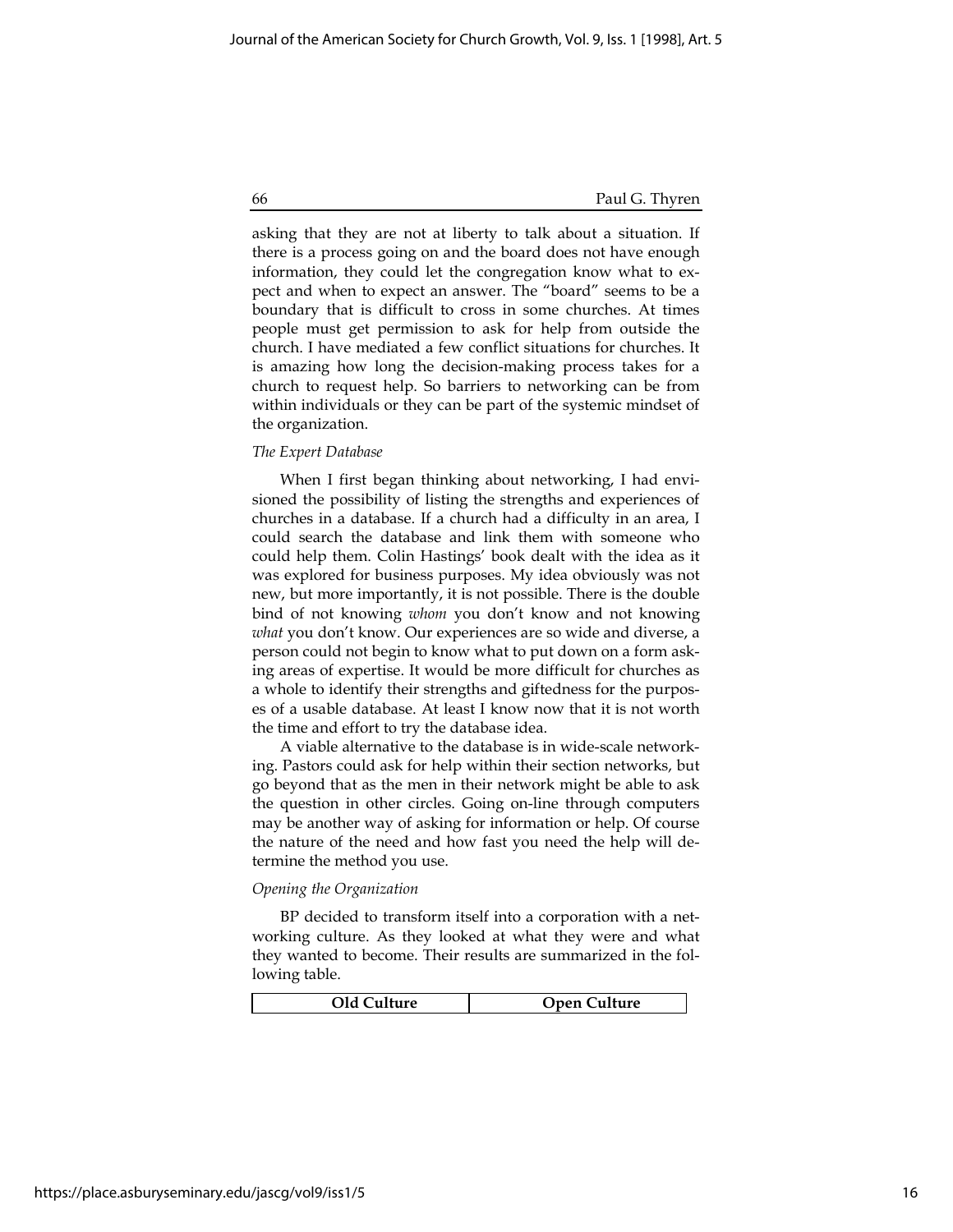Networking Theory and Its Application 67

| • Hierarchies                   | Teams                    |
|---------------------------------|--------------------------|
| <b>Boundaries</b>               | • Connections            |
| • Internal focus                | External focus           |
| • Smothering                    | Empowerment              |
| • Second guessing               | $\bullet$ Trusting       |
| Controlling                     | Supportive               |
| Analysis                        | Action                   |
| Fear of mistakes                | • Calculated risk taking |
| $(T_{\text{total}} = 1002.170)$ |                          |

(Hastings 1993:168)

I would personally prefer to be part of the open culture organization. The list of words in the right part of the table, even though developed by BP, reflect a more biblical approach to ministry. BP also took the acronym OPEN to describe their organization. I have modified it slightly and applied it to ministry for my purposes in WCE as I encourage churches to make cultural changes to improve their ministries. The OPEN Organization page follows this page.

The O P E N Organization. Hastings, The New Organization, p.168

Open thinking—is being braver and wider in our thinking processes

It is ...

- $\Box$  going beyond our traditional ways of thinking
- $\Box$  looking for fresh approaches to improve ministry
- $\Box$  looking outward more and inward less
- $\Box$  challenging the status quo
- Results ...
	- $\Box$  openness to the ideas of others
	- □ creative problem solving
	- $\Box$  a willingness to challenge traditional ways of doing things
	- $\Box$  a shift to strategic as well as tactical thinking
	- wider horizons of ministry

Personal impact—is influencing others through personal ex-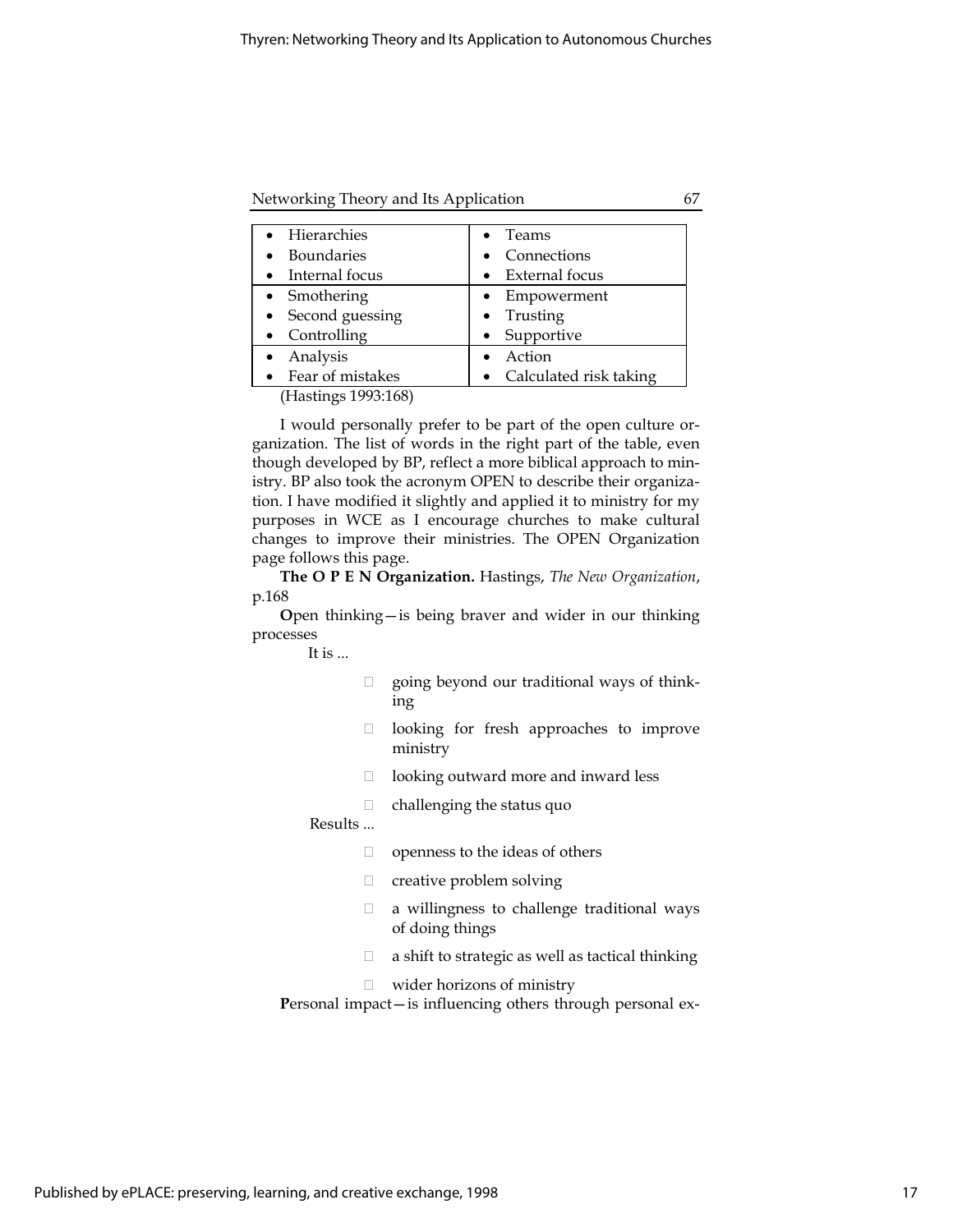| 68                    | Paul G. Thyren                                                                                                     |
|-----------------------|--------------------------------------------------------------------------------------------------------------------|
| ample and recognition | of their needs and aspirations                                                                                     |
| It is                 |                                                                                                                    |
| □                     | the ability to influence the actions and atti-<br>tudes of others through personal example                         |
| □                     | recognizing the needs and aspirations of<br>other people                                                           |
| П.                    | Results                                                                                                            |
| П.                    | increased awareness that any individual can<br>make a contribution                                                 |
| $\Box$                | working relationships are built on under-<br>standing, trust and support                                           |
|                       | Empowering-is improving skills, capabilities and commit-                                                           |
| ment at all levels    |                                                                                                                    |
| It is                 |                                                                                                                    |
| □                     | enhancing everyone's skills, capabilities, and<br>commitment                                                       |
| $\Box$                | sharing the work load                                                                                              |
| 0                     | seeing leaders developing the direction,<br>measurable goals with people, and provid-<br>ing support and follow-up |
| Results               |                                                                                                                    |
| П                     | improved cooperation, commitment and en-<br>thusiasm for the ministry                                              |
| u                     | clearer accountability and expectations                                                                            |
| O                     | focused energy for implementing vision and<br>values                                                               |
| It is                 | Networking - is sharing information and resources                                                                  |
| $\mathbf{L}$          | making and using relationships with others<br>to help get things done or done better                               |
| Results               |                                                                                                                    |
| П                     | commitment to and ownership of goals by<br>using clear, effective, and sensitive commu-<br>nication                |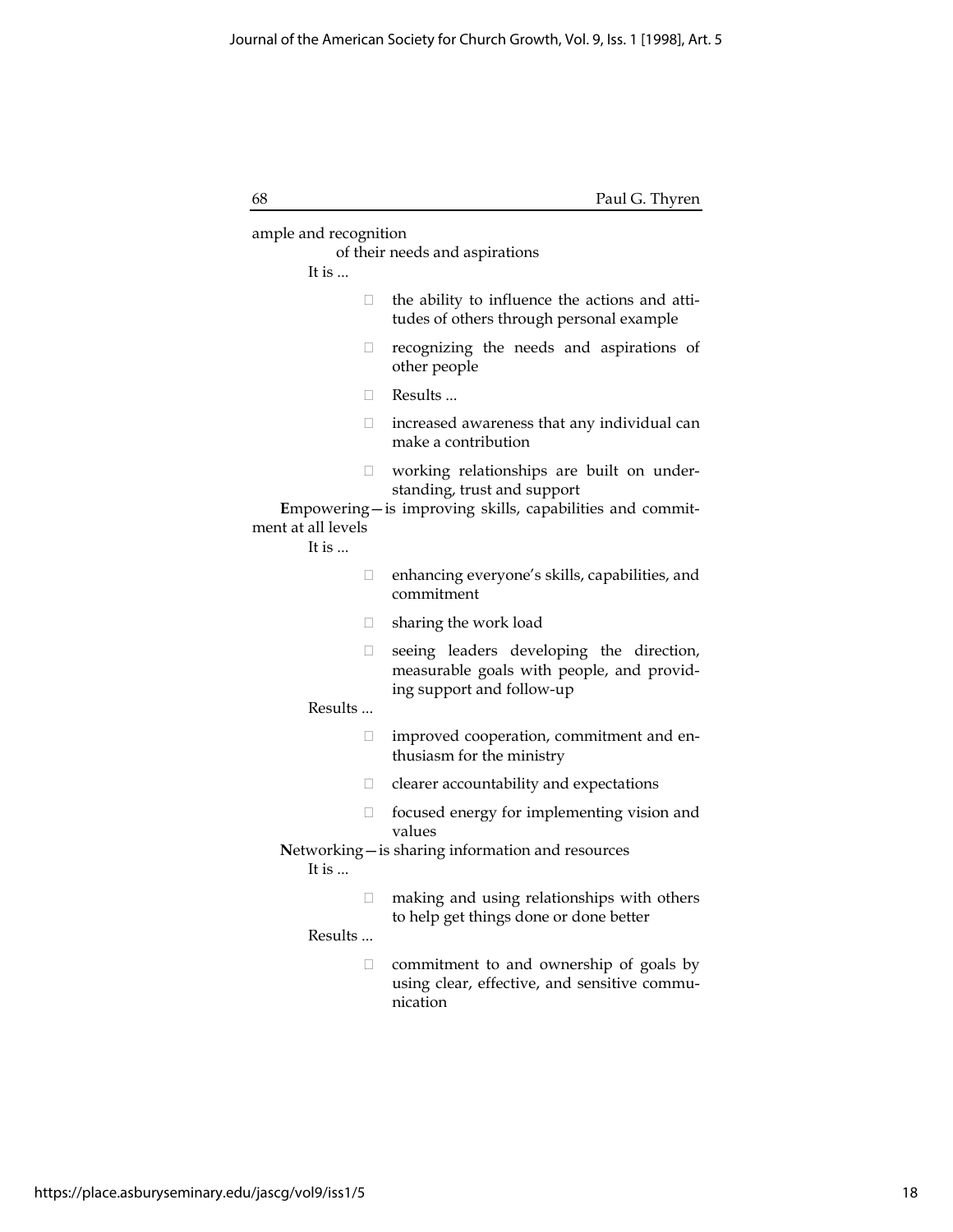$\Box$  a greater understanding of the value of interdependence

In Summary: The IFCA Wisconsin Regional has some of the components of organizational networking already in place. The scope of this paper focuses on Wisconsin, but the principles would hold true for other groups also. Looking back over the principles in this paper we see the following essential points.

- Churches and pastors are independent members capable of standing on their own. They are loosely coupled by being distinct from one another, yet responsive to one another.
- $\Box$  The Regional has a vision or purpose statement. It is becoming more widely owned by the pastors. It needs to become part of the mindset of church leaders as well.
- Organizational networking relationally links independent members around a common purpose. Each member of the church network has something to gain and something to contribute to the whole making the whole greater than simply the sum of the parts. Personal relationships take priority over technical links.
- $\Box$  Personal relationships built on trust are crucial to a healthy network. Trust is built in relationships by spending time with one another in social settings as well as work settings. It is also built when we make commitments to one another and keep them.
- $\Box$  Networking wisely used in conjunction with hierarchy and bureaucracy will contribute speed and flexibility to the organization. Organizations would benefit by drawing internal and external network maps.

For organizational networking to occur, men must have the vision and courage to adopt new mindsets, to lead as servant leaders and to overcome the barrier of the type of individualism that refuses to ask for help.

#### Writer

Thyren, Paul. Address: Wisconsin Church Extension, 1911 Lenora Dr., West Bend, WI 53095. Title: Director. Paul graduated from Moody Bible Institute in 1969 with a major in foreign mis-